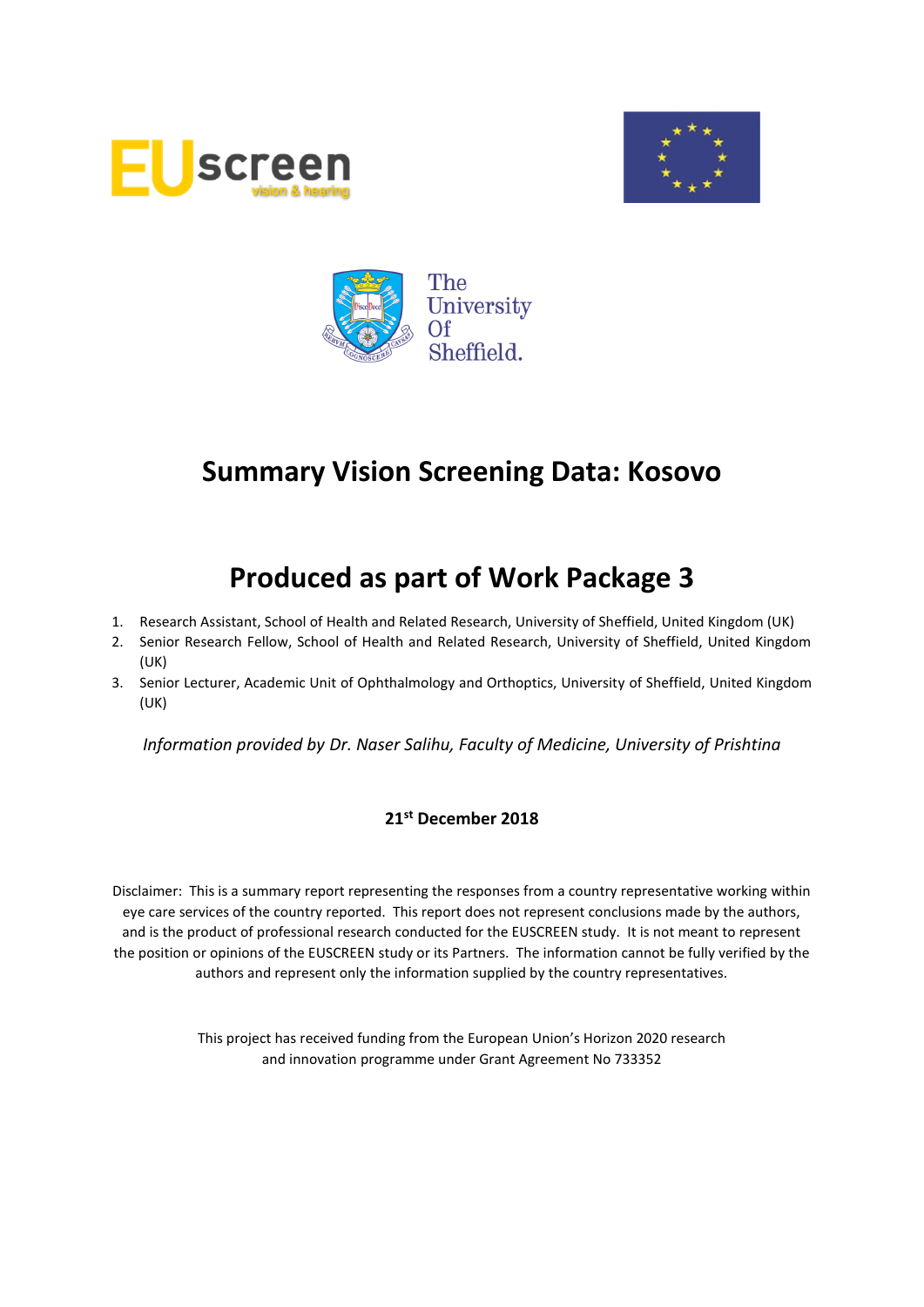



# **Contents**

| $\mathbf{1}$   | <b>Glossary of Terms: Vision Screening</b>  |                                           |                |  |  |  |  |
|----------------|---------------------------------------------|-------------------------------------------|----------------|--|--|--|--|
| $\overline{2}$ | Abbreviations                               |                                           |                |  |  |  |  |
| 3              | Population and Healthcare Overview          |                                           |                |  |  |  |  |
| 4              | Vision Screening Commissioning and Guidance |                                           |                |  |  |  |  |
| 5              |                                             | Screening programme                       | 4              |  |  |  |  |
|                | 5.1                                         | Vision screening - Preterm babies         | 4              |  |  |  |  |
|                | 5.2                                         | Vision screening - Birth to 3 months      | $\overline{4}$ |  |  |  |  |
|                | 5.3                                         | Vision screening - 3 months to 36 months  | 4              |  |  |  |  |
|                | 5.4                                         | Vision screening - 36 months to 7 years   | 5              |  |  |  |  |
| 6              |                                             | <b>Automated Screening</b>                | 9              |  |  |  |  |
| 7              | Provision for Visually Impaired             |                                           |                |  |  |  |  |
| 8              |                                             | Knowledge of existing screening programme | 11             |  |  |  |  |
|                | 8.1                                         | Prevalence/Diagnosis                      | 11             |  |  |  |  |
|                | 8.2                                         | Coverage                                  | 11             |  |  |  |  |
|                | 8.3                                         | Screening evaluation                      | 11             |  |  |  |  |
|                | 8.4                                         | <b>Treatment success</b>                  | 11             |  |  |  |  |
| 9              |                                             | Costs of vision screening in children     | 12             |  |  |  |  |
|                | 9.1                                         | Cost of vision screening                  | 12             |  |  |  |  |
|                | 9.2                                         | Cost of treatment for amblyopia           | 12             |  |  |  |  |
|                | 9.3                                         | Cost of Treatment for strabismus          | 12             |  |  |  |  |
|                | 9.4                                         | Cost of treatment for cataract            | 12             |  |  |  |  |
| 10.            | References<br>13                            |                                           |                |  |  |  |  |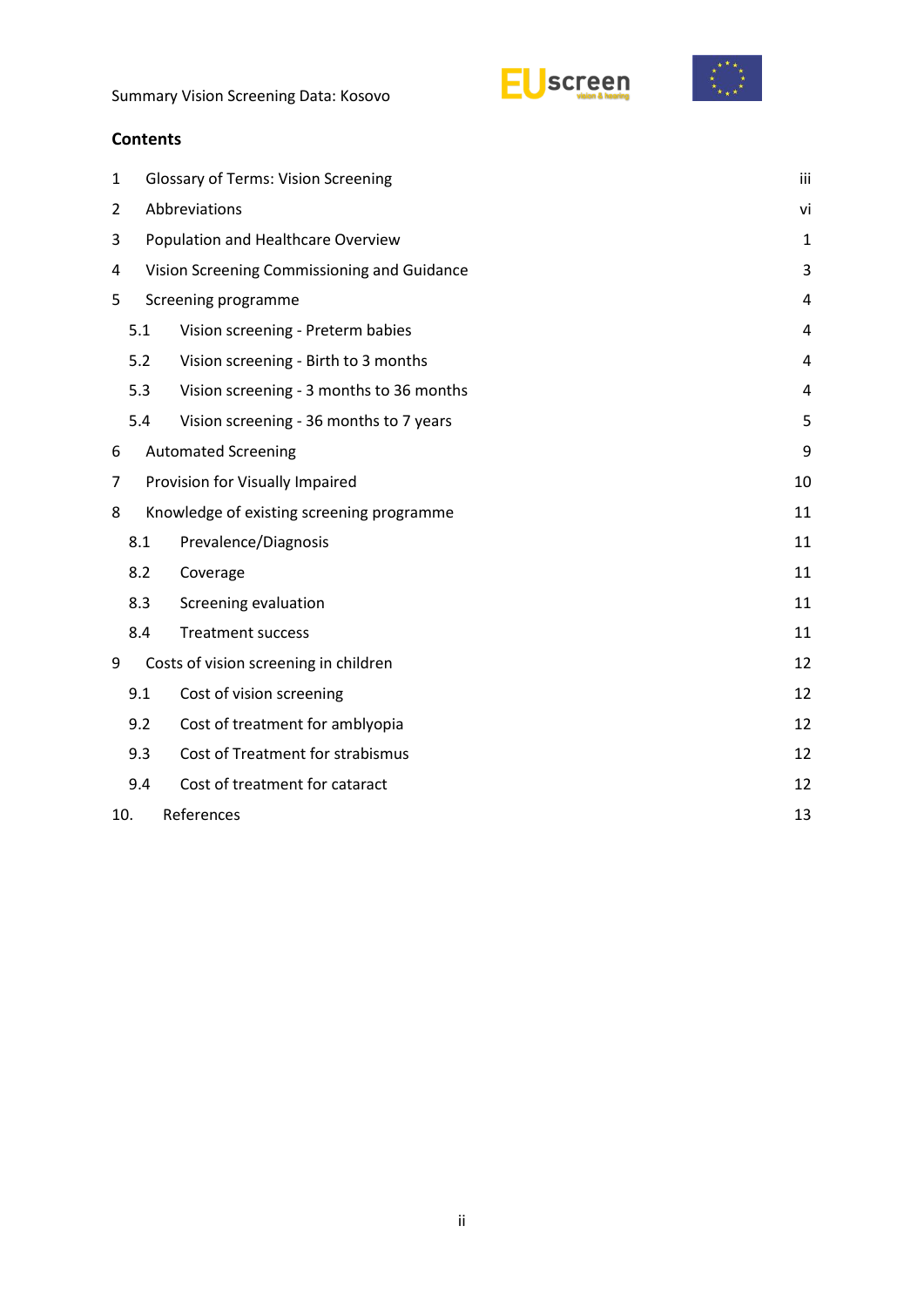

<span id="page-2-0"></span>

| 1 |  | <b>Glossary of Terms: Vision Screening</b> |
|---|--|--------------------------------------------|
|---|--|--------------------------------------------|

| <b>Abnormal test result</b> | A test result where a normal "pass" response could not be               |  |  |  |  |  |  |
|-----------------------------|-------------------------------------------------------------------------|--|--|--|--|--|--|
|                             | detected under good conditions. The result on screening                 |  |  |  |  |  |  |
|                             | equipment may indicate "no response," "fail," or "refer."               |  |  |  |  |  |  |
| <b>Attendance rate</b>      | The proportion of all those invited for screening that are tested       |  |  |  |  |  |  |
|                             | and receive a result:                                                   |  |  |  |  |  |  |
|                             |                                                                         |  |  |  |  |  |  |
|                             | Invited for screening includes all those that are offered<br>$\bullet$  |  |  |  |  |  |  |
|                             | the screening test.                                                     |  |  |  |  |  |  |
|                             | Tested and receive a result could be a "pass" or "referral              |  |  |  |  |  |  |
|                             | to diagnostic assessment".                                              |  |  |  |  |  |  |
|                             |                                                                         |  |  |  |  |  |  |
|                             | Attendance rate provides information on the willingness of              |  |  |  |  |  |  |
|                             | families to participate in screening.                                   |  |  |  |  |  |  |
| <b>Compliance with</b>      | The percentage of those who are referred from screening to a            |  |  |  |  |  |  |
| referral (percentage)       | diagnostic assessment that actually attend the diagnostic               |  |  |  |  |  |  |
|                             | assessment.                                                             |  |  |  |  |  |  |
|                             |                                                                         |  |  |  |  |  |  |
|                             | Percentage of compliance provides information on the                    |  |  |  |  |  |  |
|                             | willingness of families to attend the diagnostic assessment after       |  |  |  |  |  |  |
|                             | referral from screening.                                                |  |  |  |  |  |  |
|                             |                                                                         |  |  |  |  |  |  |
| Coverage                    | The proportion of those eligible for screening that are tested and      |  |  |  |  |  |  |
|                             | receive a result:                                                       |  |  |  |  |  |  |
|                             |                                                                         |  |  |  |  |  |  |
|                             | Eligible for screening includes those within the population             |  |  |  |  |  |  |
|                             | that are covered under the screening or health care                     |  |  |  |  |  |  |
|                             | programme.                                                              |  |  |  |  |  |  |
|                             | Tested and receive a result could be a "pass" or "refer to              |  |  |  |  |  |  |
|                             | diagnostic assessment".                                                 |  |  |  |  |  |  |
|                             |                                                                         |  |  |  |  |  |  |
|                             | Factors such as being offered screening, willingness to                 |  |  |  |  |  |  |
|                             | participate, missed screening, ability to complete the screen, and      |  |  |  |  |  |  |
|                             | ability to document the screening results will influence the            |  |  |  |  |  |  |
|                             | coverage.                                                               |  |  |  |  |  |  |
| <b>False negatives</b>      | The percentage of children with a visual deficit (defined by the        |  |  |  |  |  |  |
|                             | target condition) that receive a result of "pass" during screening.     |  |  |  |  |  |  |
|                             |                                                                         |  |  |  |  |  |  |
|                             | Example: If 100 children with visual deficit are screened, and 1        |  |  |  |  |  |  |
|                             | child passes the screening, the percentage of false negatives is<br>1%. |  |  |  |  |  |  |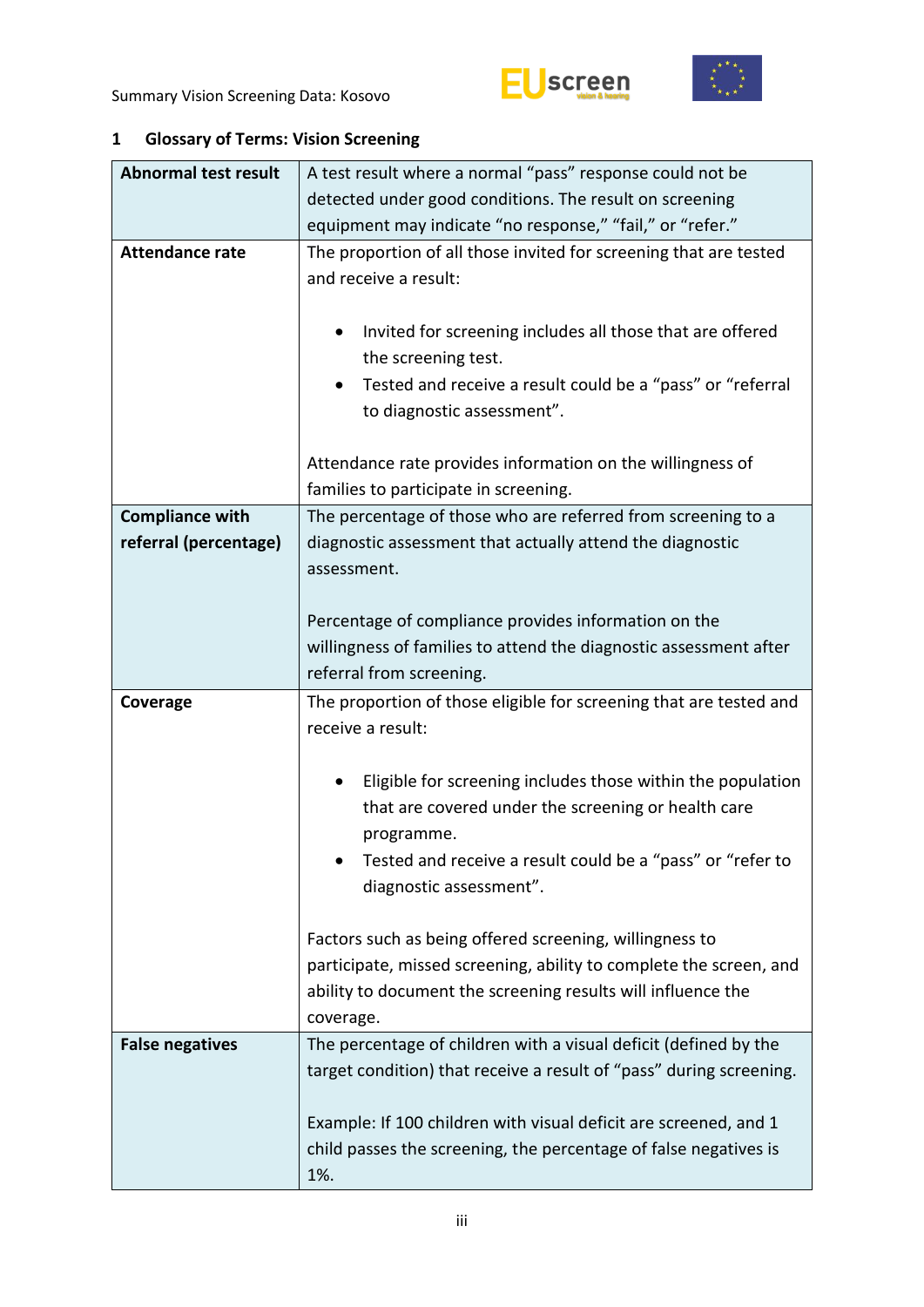



| <b>False positives</b>       | The percentage of children with normal vision that are referred   |
|------------------------------|-------------------------------------------------------------------|
|                              | from screening to a diagnostic assessment.                        |
| <b>Guidelines</b>            | Recommendations or instructions provided by an authoritative      |
|                              | body on the practice of screening in the country or region.       |
| <b>Vision screening</b>      | A person qualified to perform vision screening, according to the  |
| professional                 | practice in the country or region.                                |
| <b>Inconclusive test</b>     | A test result where a normal "pass" response could not be         |
| result                       | detected due to poor test conditions or poor cooperation of the   |
|                              | child.                                                            |
| <b>Invited for screening</b> | Infants/children and their families who are offered screening.    |
| <b>Outcome of vision</b>     | An indication of the effectiveness or performance of screening,   |
| screening                    | such as a measurement of coverage rate, referral rate, number of  |
|                              | children detected, etc.                                           |
| Untreated amblyopia          | Those children who have not received treatment for amblyopia      |
|                              | due to missed screening or missed follow-up appointment.          |
| Persistent amblyopia         | Amblyopia that is missed by screening, or present after the child |
|                              | has received treatment.                                           |
| <b>Positive predictive</b>   | The percentage of children referred from screening who have a     |
| value                        | confirmed vision loss.                                            |
|                              |                                                                   |
|                              | For example, if 100 babies are referred from screening for        |
|                              | diagnostic assessment and 10 have normal vision and 90 have a     |
|                              | confirmed visual defect, the positive predictive value would be   |
|                              | 90%.                                                              |
| <b>Prevalence</b>            | The percentage or number of individuals with a specific disease   |
|                              | or condition. Prevalence can either be expressed as a percentage  |
|                              | or as a number out of 1000 individuals within the same            |
|                              | demographic.                                                      |
| Programme                    | An organised system for screening, which could be based           |
|                              | nationally, regionally or locally.                                |
| Protocol                     | Documented procedure or sequence for screening, which could       |
|                              | include which tests are performed, when tests are performed,      |
|                              | procedures for passing and referring, and so forth.               |
| <b>Quality assurance</b>     | A method for checking and ensuring that screening is functioning  |
|                              | adequately and meeting set goals and benchmarks.                  |
| Referral criteria            | A pre-determined cut-off boundary for when a child should be      |
|                              | re-tested or seen for a diagnostic assessment.                    |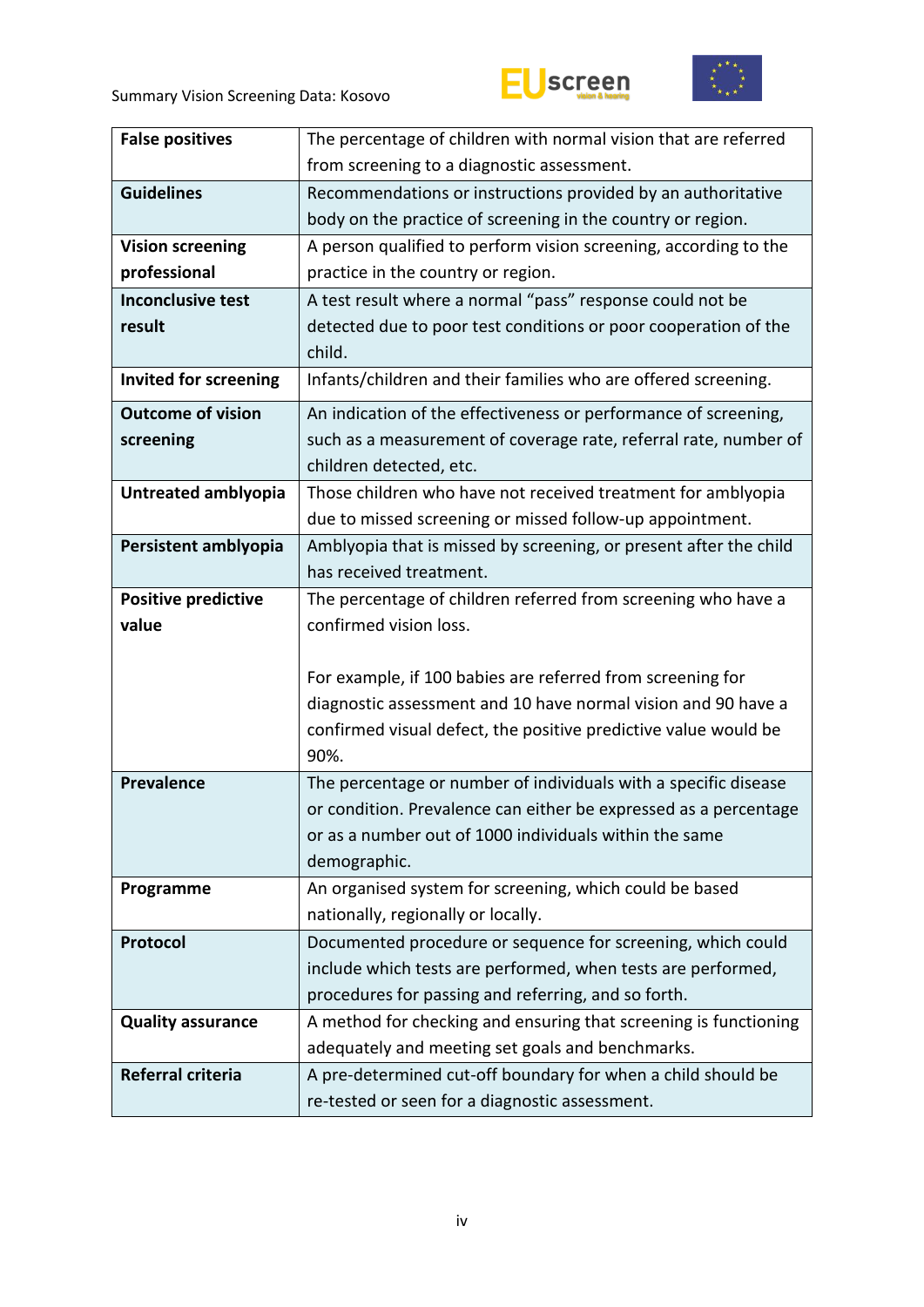



| <b>Risk babies / Babies</b> | All infants that are considered to be at-risk or have risk-factors |  |  |  |  |
|-----------------------------|--------------------------------------------------------------------|--|--|--|--|
| at-risk                     | for vision defects/ophthalmic pathology according to the           |  |  |  |  |
|                             | screening programme.                                               |  |  |  |  |
|                             | Two common risk factors are admission to the neonatal-intensive    |  |  |  |  |
|                             | care unit (NICU) or born prematurely. However, other risk factors  |  |  |  |  |
|                             | for visual defects may also be indicated in the screening          |  |  |  |  |
|                             | programme.                                                         |  |  |  |  |
| Sensitivity                 | The percentage of children with visual defects that are identified |  |  |  |  |
|                             | via the screening programme.                                       |  |  |  |  |
|                             |                                                                    |  |  |  |  |
|                             | For example, if 100 babies with visual defects are tested, and 98  |  |  |  |  |
|                             | of these babies are referred for diagnostic assessment and 2 pass  |  |  |  |  |
|                             | the screening, the sensitivity is 98%.                             |  |  |  |  |
| <b>Specificity</b>          | The percentage of children with normal vision that pass the        |  |  |  |  |
|                             | screening.                                                         |  |  |  |  |
|                             |                                                                    |  |  |  |  |
|                             | For example, if 100 babies with normal vision are tested, and 10   |  |  |  |  |
|                             | of these babies are referred for diagnostic assessment and 90      |  |  |  |  |
|                             | pass the screening, the specificity is 90%.                        |  |  |  |  |
| <b>Target condition</b>     | The visual defect you are aiming to detect via the screening       |  |  |  |  |
|                             | programme.                                                         |  |  |  |  |
| Well, healthy babies        | Infants who are not admitted into the NICU or born prematurely     |  |  |  |  |
|                             | (born after a gestation period of less than 37 weeks).             |  |  |  |  |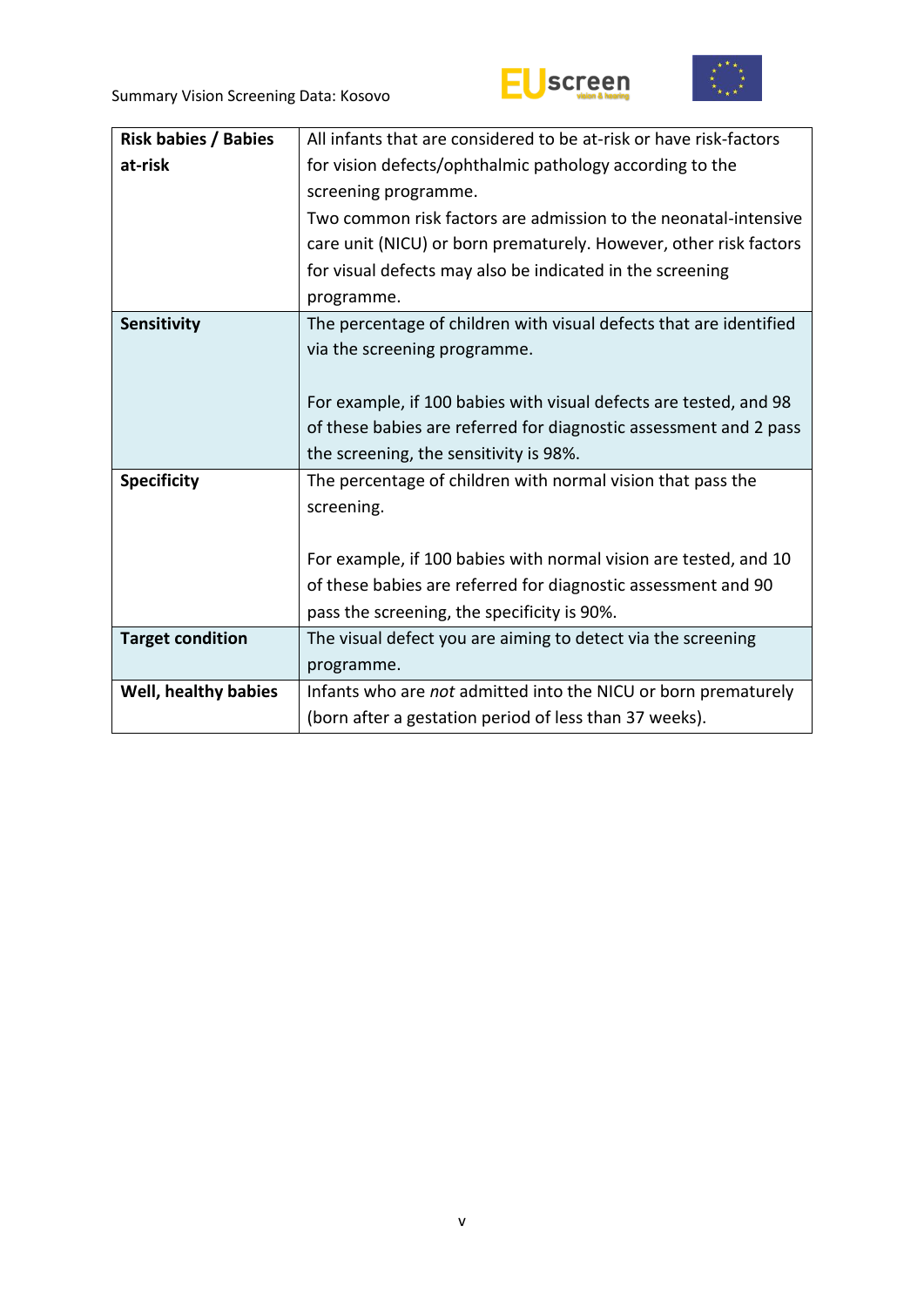



- <span id="page-5-0"></span>**2 Abbreviations ACT** Alternating Cover Test
- **AS** Automated Screening
- **BT** Bagolini Test
- **CT** Cover Test
- **CV** Colour Vision
- **EI** Eye Inspection
- **EM** Eye Motility
- **Fix** Fixation
- **GDP** Gross Domestic Product
- **GP** General Practitioner
- **Hir** Hirschberg test
- **NICU** Neonatal-intensive care unit
- **PCT** Prism Cover Test
- **PM** Pursuit Movements
- **PPP** Purchasing Power Parity
- **PR** Pupillary Reflexes
- **RE** Retinal Examination
- **Ret** Retinoscopy
- **ROP** Retinopathy of Prematurity
- **RR** Red Reflex Testing
- **VA** Visual Acuity
- **WHO** World Health Organisation
- **WT** Worth Test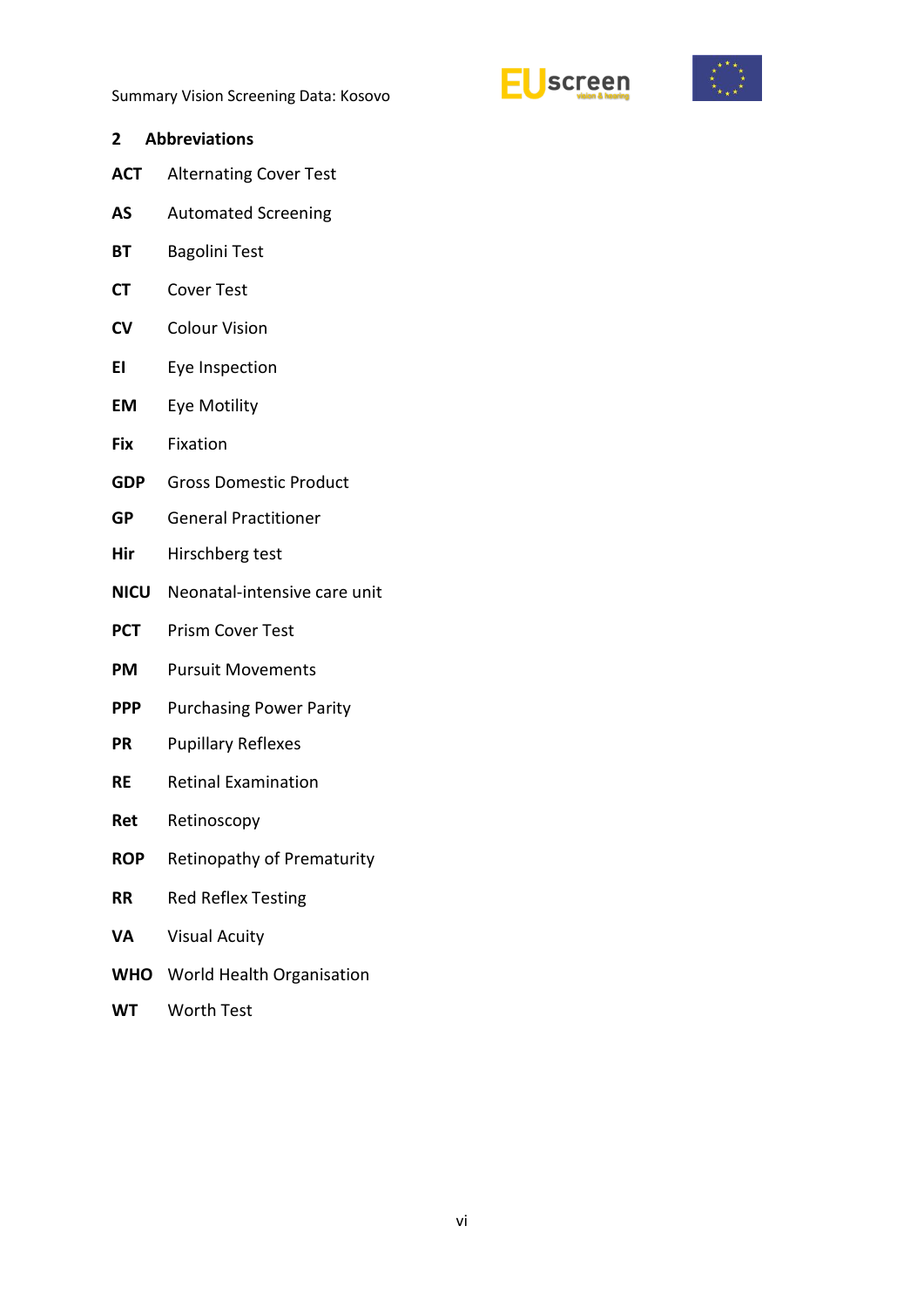



## <span id="page-6-0"></span>**3 Population and Healthcare Overview**

The population of Kosovo is 1,830,700 (World Bank, 2018a) and a birth rate estimated at 16.8 births/1,000 population in 2016 (World Bank, 2018b). The change in population and birth rate from 1960 to 2017 is shown in Figure 1, graphs A and B respectively.

Kosovo has a reported population density of 168 people per square kilometre in 2017 and this has risen from 89 people per square kilometre in 1961 (World Bank, 2018c). The average life expectancy in Kosovo is estimated at 71.7 years (World Bank, 2018d), with a death rate of 7 deaths/1,000 population in 2016 (World Bank, 2018e).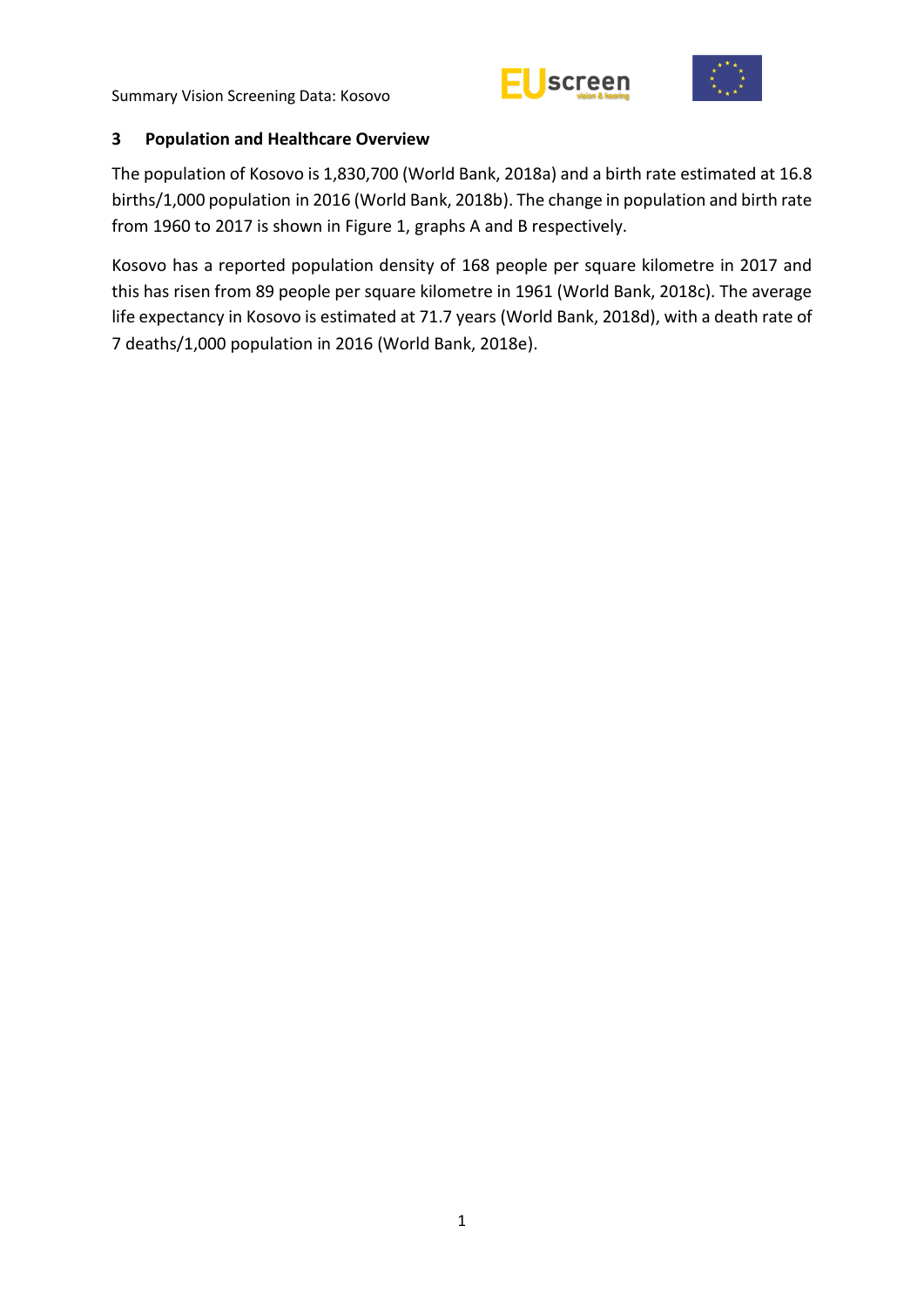







*Source: Information sourced from World Bank (2018)*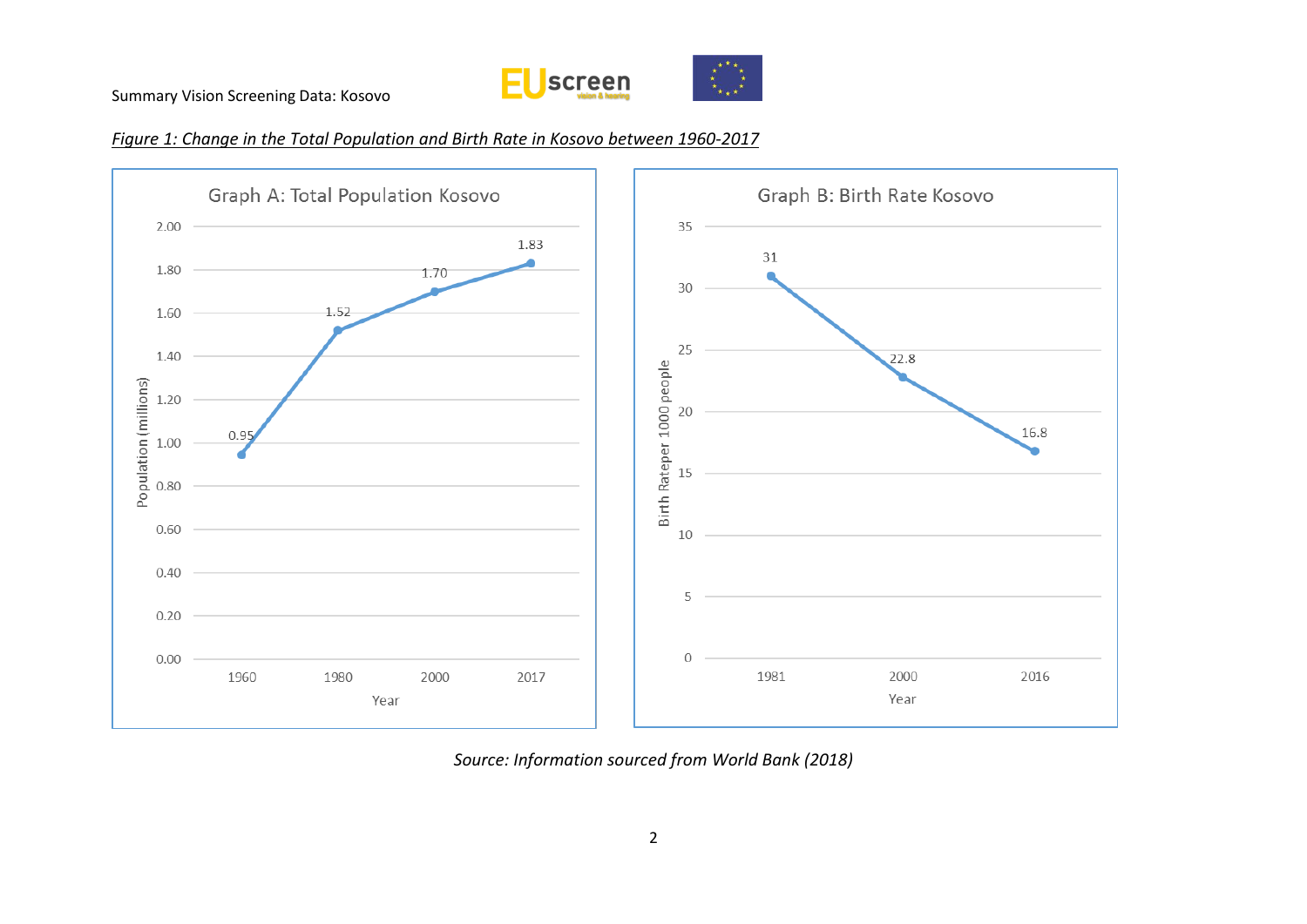



#### <span id="page-8-0"></span>**4 Vision Screening Commissioning and Guidance**

In Kosovo, vision screening is organised nationally, with no regional variation. Vision screening is funded through municipalities and is free of charge when it is conducted as part of general screening, however, parents can opt to pay for a private clinic. The content of the vision screening programme is decided upon by the local government health department. It is not known when the vision screening programme began or when it was implemented nationally, however, it is believed not to have changed since its implementation. There are no guidelines for vision screening and no defined process for review of the provision. There are no methods for quality monitoring imposed by the government. There has been no research carried out concerning the vision screening programme in Kosovo and there has been no clinical or costeffectiveness analysis conducted.

Vision screening is carried out by general practitioners (GP), paediatricians, and ophthalmologists within kindergartens, child healthcare centres, hospitals, private clinics and schools. It is not known how many vision screening professionals there are per million population. There are GPs who do not screen, but could do so with additional training. No other healthcare professionals have been identified that could deliver vision screening with the appropriate training. However, there is currently no specific training available to perform vision screening.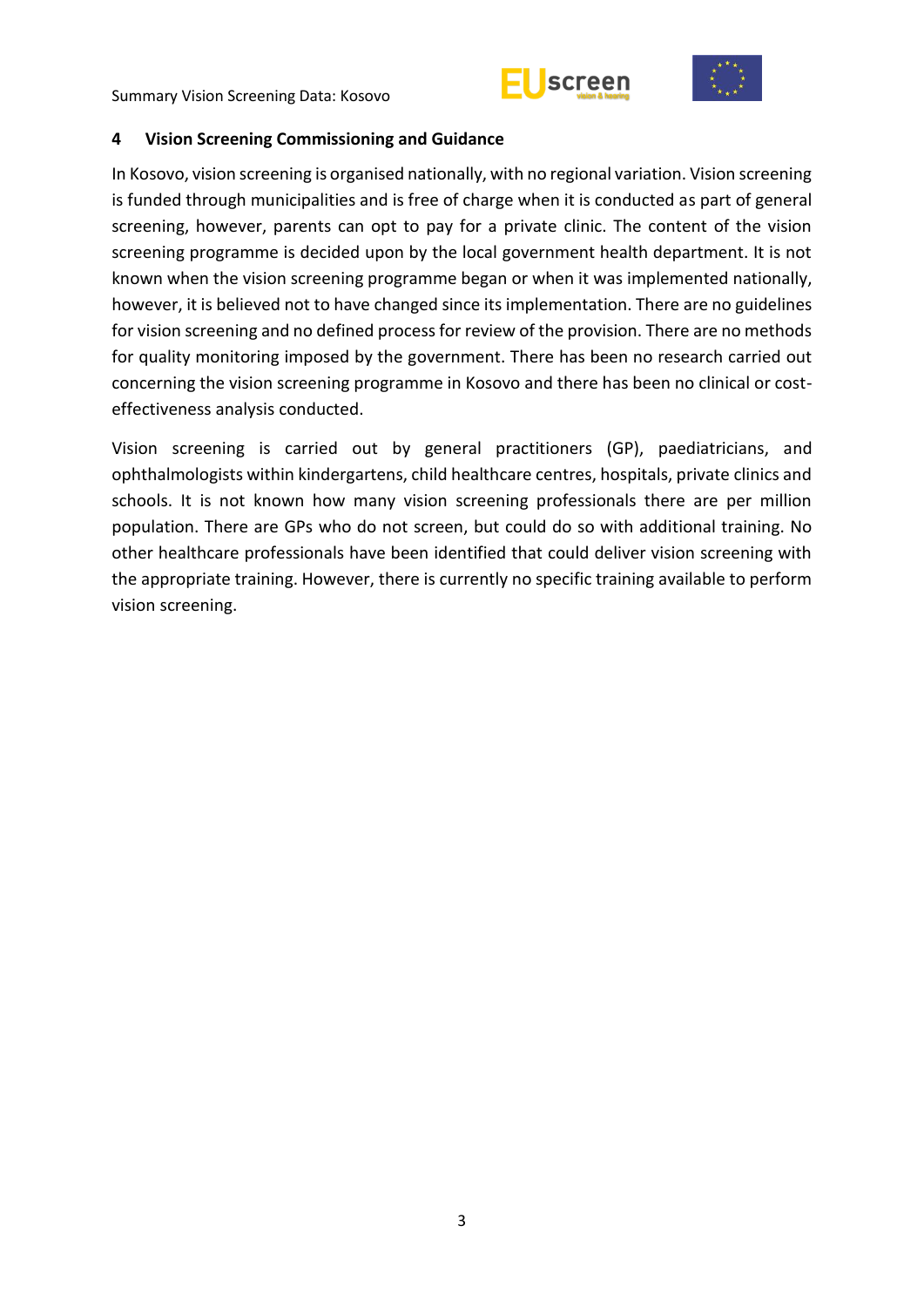



# <span id="page-9-0"></span>**5 Screening programme**

The target conditions screened for by vision screening are retinopathy of prematurity (ROP), reduced visual acuity or any other eye abnormality. The health care professionals delivering vision screening, venue for screening and tests used vary depending on the age of the child as shown in Tables 1, 2 and 3 respectively. Specific details of the screening offered within each age group are described more fully in sections 5.1 to 5.4 below.

# <span id="page-9-1"></span>*5.1 Vision screening - Preterm babies*

Preterm babies up to the age of 3 months are screened for ROP by an ophthalmologist within a hospital neonatology clinic. The vision screening tests utilised at this age include eye inspection, red reflex testing and a retinal examination. Retinal changes in opthalmoscopy are criteria for referral. Premature babies under the ages of 32 weeks and low body weight (less then 1200g) are screened at least once.

# <span id="page-9-2"></span>*5.2 Vision screening - Birth to 3 months*

Well, healthy babies up to the age of 3 months are screened once by an ophthalmologist at either a hospital, child healthcare centre or a private clinic. The vision screening tests used at this age include eye inspection, fixation, red reflex testing, eye motility and pupillary reflexes. The exact age that these tests are carried out between birth and 3 months is not known. Babies are referred for further diagnostic examination after one abnormal or inconclusive test result. Referral is based on the absence of red reflex.

# <span id="page-9-3"></span>*5.3 Vision screening - 3 months to 36 months*

Babies aged 3 to 36 months are screened by an ophthalmologist at least once, in either a hospital, private clinic, kindergarten (1 to 3 years) or child healthcare centre. Financial status is key, services provided in public hospitals are free of charge. Families with higher incomes tend to willingly and independently send their children for screening in private clinics because of shorter waiting times and greater specialist access.

The vision screening tests utilised at this age include eye inspection, fixation, red reflex testing, eye motility, pursuit movements, cover test, alternating cover test and stereopsis using the Titmus test. Private screening also includes automated screening using various devices (dependent on where screening is conducted) which can include the Welch Allyn Spot Screen Vision device, Topcon, Huvitz, Tomey etc. in children aged 0-3 years and autorefraction measurements. The age that each of these tests is carried out between 3 and 36 months is not specified. One abnormal or inconclusive test result necessitate referral for further diagnostic examination. Manifest strabismus, or no red reflex are the referral criteria for each category.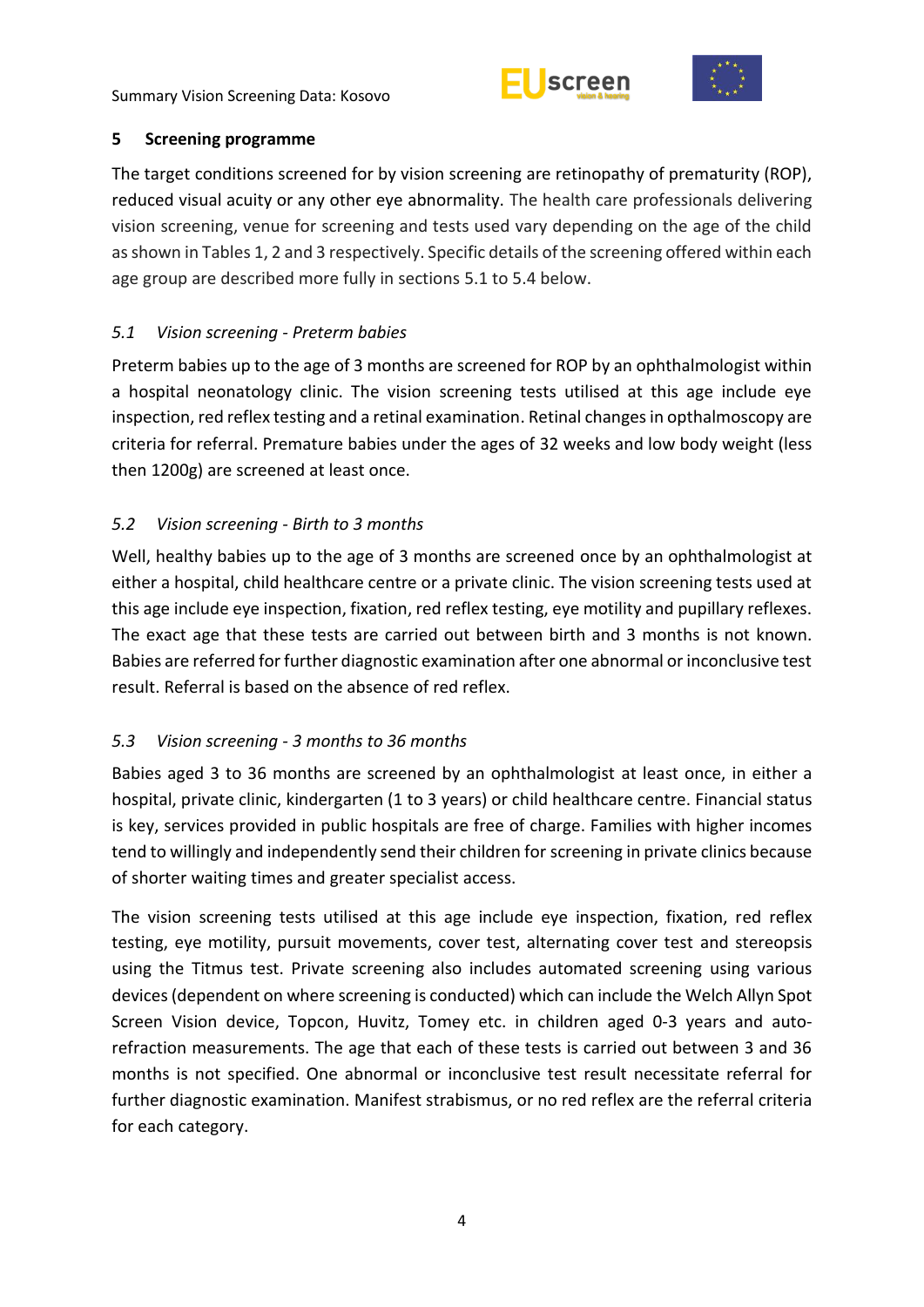



## <span id="page-10-0"></span>*5.4 Vision screening - 36 months to 7 years*

Children aged 36 months to 7 years are screened by a GP, paediatrician, or ophthalmologist in either a hospital, private clinic, school, or child healthcare centre. The vision screening tests utilised at this age include eye inspection, fixation, red reflex testing, eye motility, pursuit movements, cover test, alternating cover test, visual acuity measurement, stereopsis and autorefraction (private screening).

The optotype chart used to measure visual acuity is Snellen (single Snellen sized letters), and this is conducted for the first time at the age of 3 years in a child healthcare centre as part of individual vision screening by ophthalmologists.

Visual acuity is measured for a second time between the ages of 6 to 7 years, this is conducted in schools as part of generalised screening. Visual acuity is measured again at the ages of 10 to 11 years and 14 to 15 years of age, in schools as part of generalised screening. After the age of 5 years, visual acuity is measured by a GP, paediatrician, or an ophthalmologist.

One abnormal or inconclusive test result necessitate referral for further diagnostic examination. Low visual acuity of 0.7 decimal (6/8 Snellen, 0.15 logMAR) in one eye, or strabismus are the referral criteria at each age category.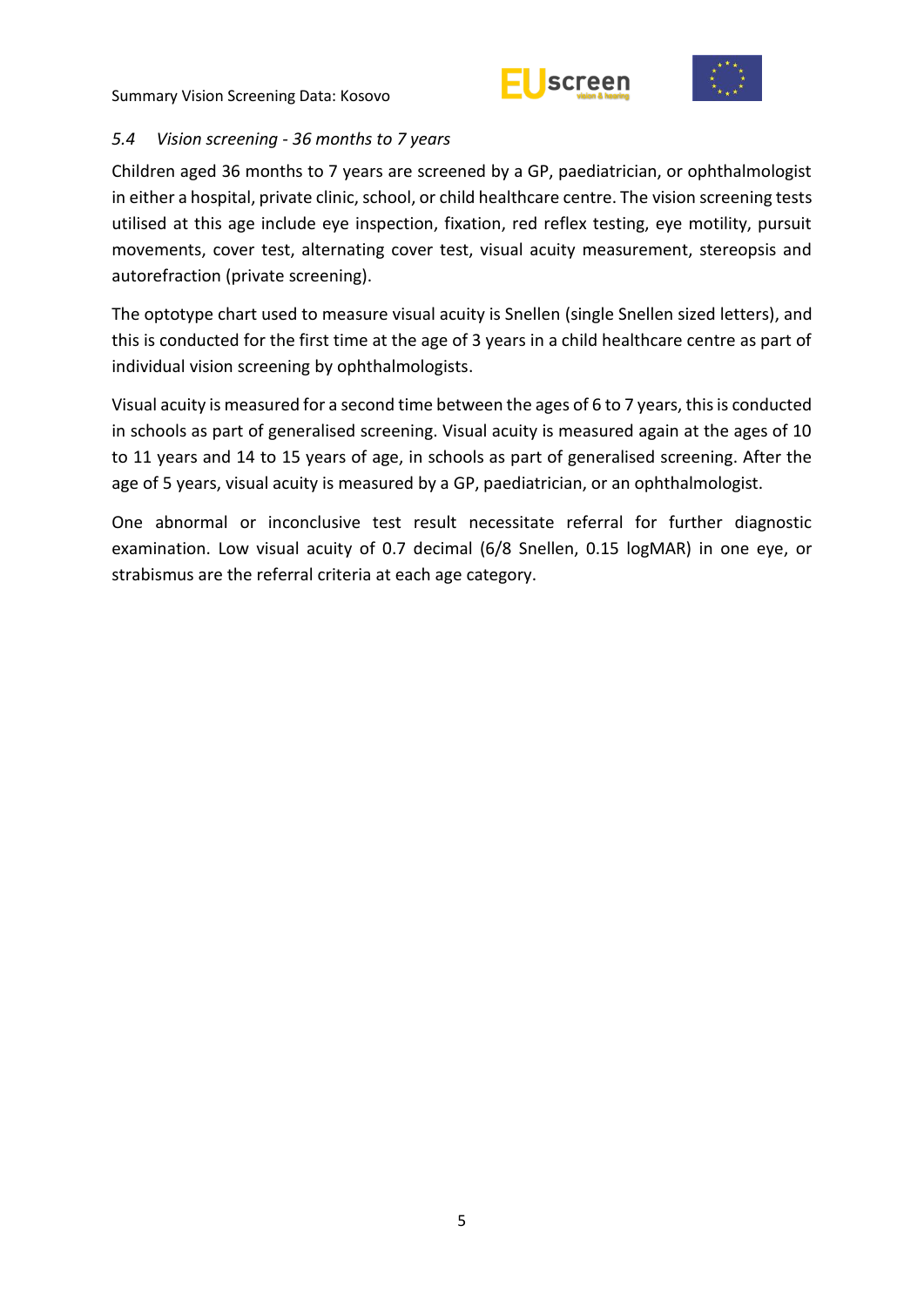

**Table 1:** Healthcare professionals who conduct vision screening in each age group

| Table 1.       | ${\sf GP}$     | Paediatrician  | Ophthalmologist |
|----------------|----------------|----------------|-----------------|
| Preterm babies | $\pmb{\times}$ | $\pmb{\times}$ | $\checkmark$    |
| 0 to 3 months  | $\pmb{\times}$ | $\pmb{\times}$ | $\checkmark$    |
| 3 to 36 months | $\pmb{\times}$ | $\pmb{\times}$ | ✓               |
| 3 to 7 years   | $\checkmark$   | $\checkmark$   | $\checkmark$    |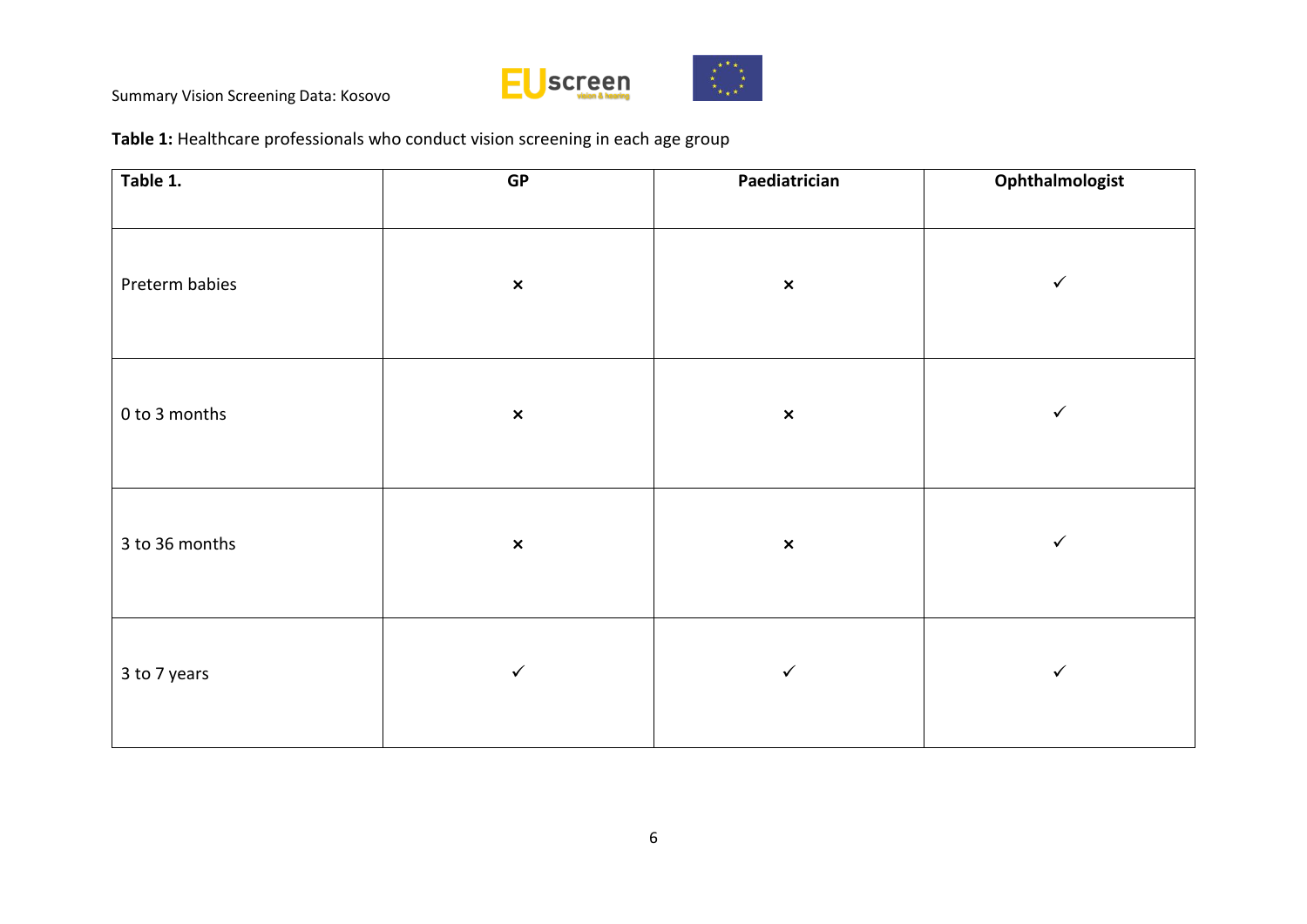



| Table 2.                           | E1           | RR           | RE             | <b>Fix</b>                | EM             | <b>PR</b>                 | <b>PM</b>      | CT             | <b>ACT</b>     | <b>Stereo</b>             | <b>AR</b>      | VA                        |
|------------------------------------|--------------|--------------|----------------|---------------------------|----------------|---------------------------|----------------|----------------|----------------|---------------------------|----------------|---------------------------|
| Preterm<br>babies                  | $\checkmark$ | $\checkmark$ | $\checkmark$   | $\boldsymbol{\mathsf{x}}$ | $\pmb{\times}$ | $\pmb{\times}$            | $\pmb{\times}$ | $\pmb{\times}$ | $\pmb{\times}$ | $\boldsymbol{\mathsf{x}}$ | $\pmb{\times}$ | $\boldsymbol{\mathsf{x}}$ |
| 0 to 3 months                      | $\checkmark$ | $\checkmark$ | $\pmb{\times}$ | $\checkmark$              | $\checkmark$   | $\checkmark$              | $\pmb{\times}$ | $\pmb{\times}$ | $\pmb{\times}$ | $\pmb{\times}$            | $\pmb{\times}$ | $\pmb{\times}$            |
| $\mathbf{3}$<br>36<br>to<br>months | $\checkmark$ | $\checkmark$ | $\pmb{\times}$ | $\checkmark$              | $\checkmark$   | $\mathsf{x}$              | $\checkmark$   | $\checkmark$   | $\checkmark$   | $\checkmark$              | $\checkmark$   | $\boldsymbol{\mathsf{x}}$ |
| 3 to 7 years                       | $\checkmark$ | $\checkmark$ | $\pmb{\times}$ | $\checkmark$              | $\checkmark$   | $\boldsymbol{\mathsf{x}}$ | ✓              | $\checkmark$   | $\checkmark$   | $\checkmark$              | $\checkmark$   |                           |

**Table 2:** Vision screening tests used in vision screening for each age group

*Key: EI: Eye Inspection; Fix: Fixation; RRT: Red Reflex Testing; EM: Eye Motility; RE: Retinal Examination; PM: Pursuit Movements; PR: Pupillary Reflexes; CT: Cover Test; ACT: Alternating Cover Test; VA: Visual Acuity Measurement; SV: Stereoscopic Vision; AR: Autorefraction*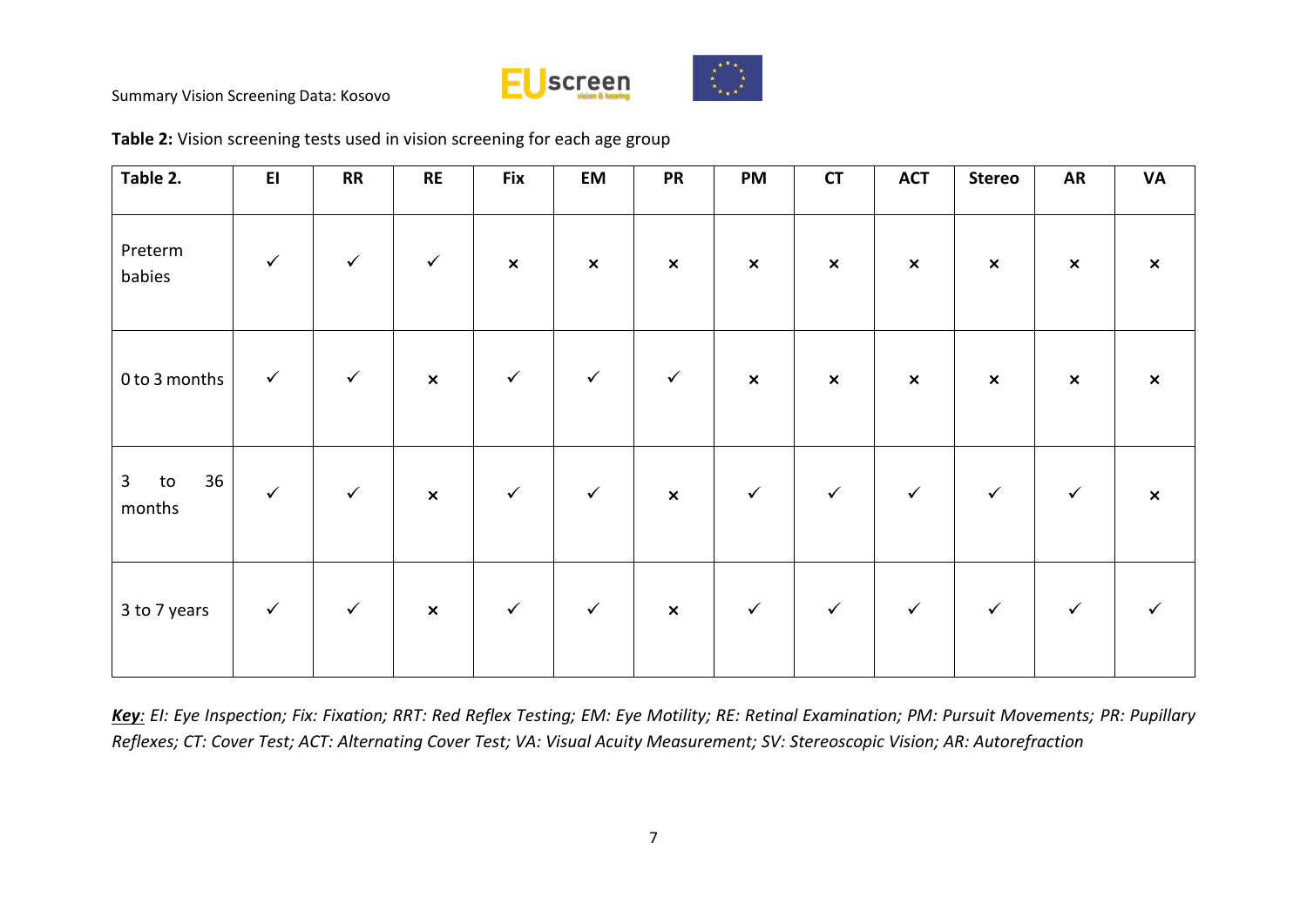

**Table 3:** Location of vision screening for each age group

| Table 3.       | Hospital     | <b>Private Clinic</b> | <b>Child Healthcare</b><br>Centre | Kindergarten   | <b>School</b>  |
|----------------|--------------|-----------------------|-----------------------------------|----------------|----------------|
| Preterm babies | $\checkmark$ | $\pmb{\times}$        | $\pmb{\times}$                    | $\pmb{\times}$ | $\pmb{\times}$ |
| 0 to 3 months  | $\checkmark$ | $\checkmark$          | $\checkmark$                      | $\pmb{\times}$ | $\pmb{\times}$ |
| 3 to 36 months | $\checkmark$ | $\checkmark$          | $\checkmark$                      | $\checkmark$   |                |
| 3 to 7 years   | $\checkmark$ | $\checkmark$          | $\checkmark$                      | $\pmb{\times}$ | ✓              |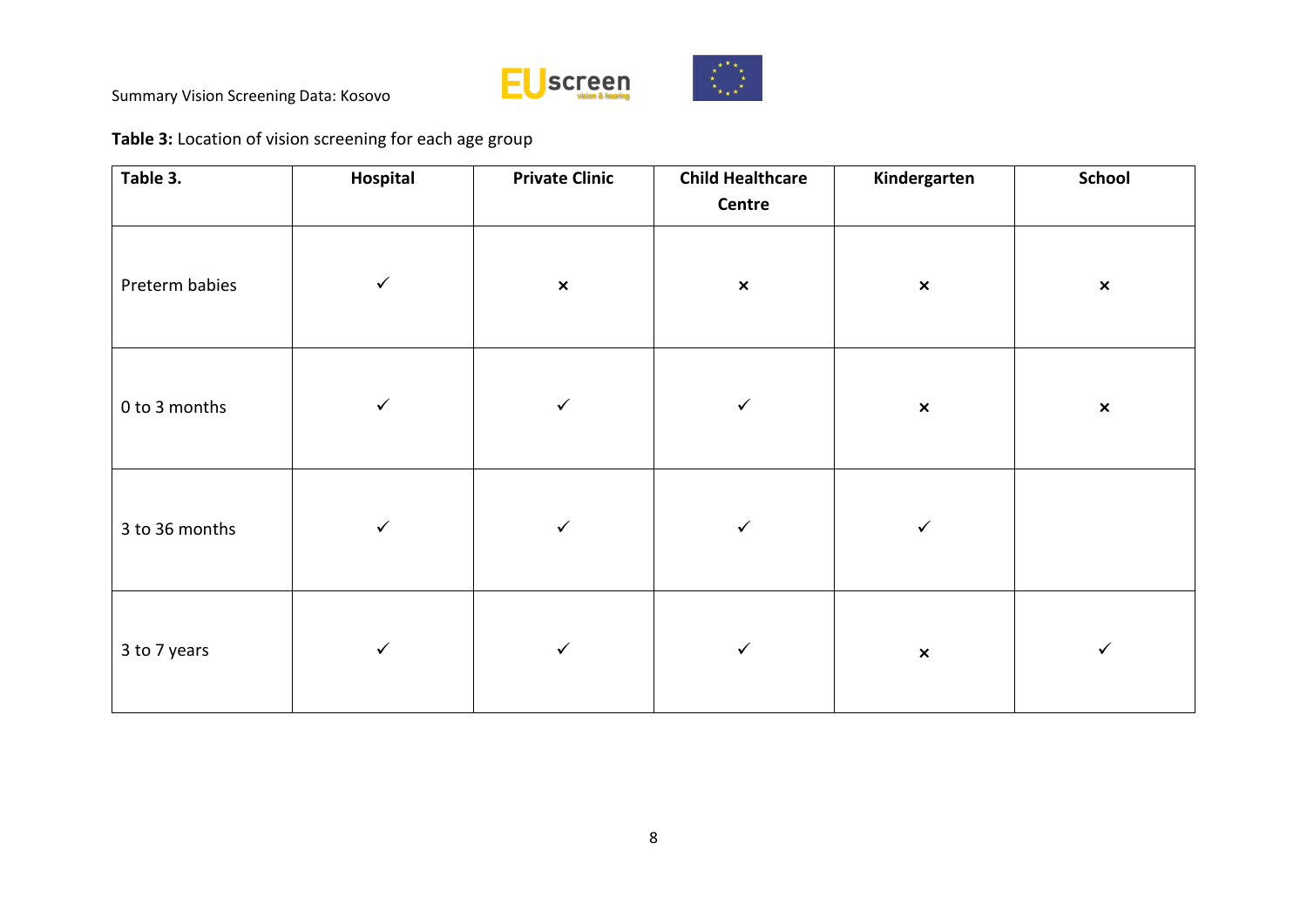



#### <span id="page-14-0"></span>**6 Automated Screening**

Automated vision screening is achieved using handheld, portable devices designed to detect presence of refractive error from 6 months of age. It provides objective results and is used to detect amblyopic risk factors. This differs from other methods used to screen children for amblyopia which focus on detection of the actual condition and the resulting visual loss.

In Kosovo, the automated screening devices are used in private screening. There are more than one device being used in vision screening and they differ between specific private healthcare centres (brands used include: Welch Allyn, Topcon, Huvitz, Tomey). These autorefractors cost approximately 7500 Euros. The maintenance costs and the number of years before the device is scheduled for replacement are not known.

Refraction is usually conducted with these devices in 3 year old children. These are not stand alone tests; they are used in combination with the Snellen chart. There is no comparative data concerning phoscreening and visual acuity screening between areas.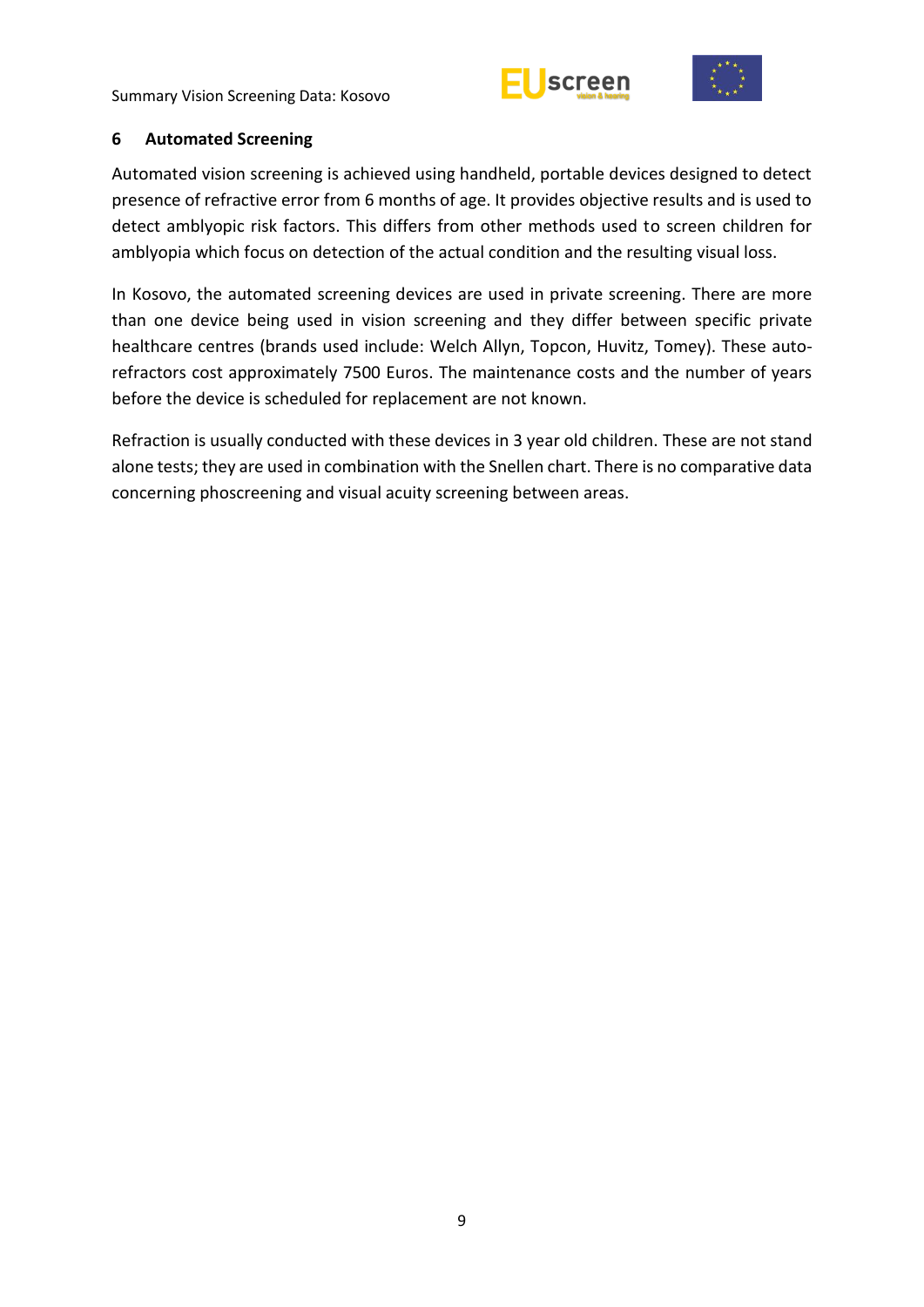



## <span id="page-15-0"></span>**7 Provision for Visually Impaired**

In Kosovo, there is one school for blind or severely visually impaired children. The school is called "Dr. Xhevdet Doda" and is located in the city of Peja in Kosovo. It has 50 students of all levels beginning with preschool, primary school and high school. This is provided free of charge. Visually impaired children who attend mainstream primary school are provided special support through magnifying glasses and texts with bigger letters, these are free of charge to parents and financed by the state.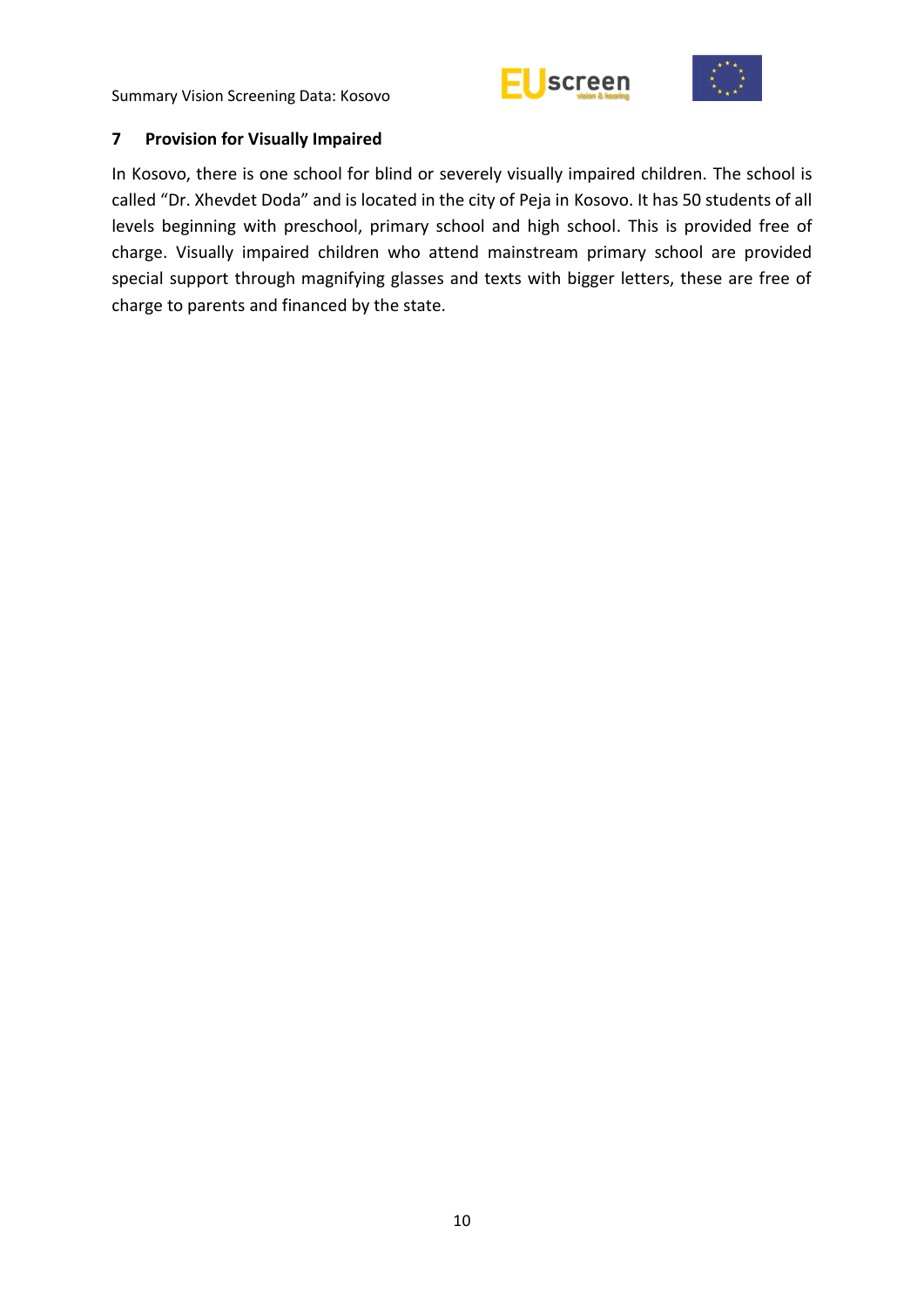



#### <span id="page-16-0"></span>**8 Knowledge of existing screening programme**

## <span id="page-16-1"></span>*8.1 Prevalence/Diagnosis*

There is no data available in Kosovo concerning the prevalence of treated, untreated or persistent amblyopia by the age of 7 years. There is also no data regarding the prevalence of persistent amblyopia at the age of 7 years. Percentages for the whole of Kosovo are not available, but the prevalence of strabismus in the capital city of Pristina are reported as 0.4% at the age of 6-7 years and 0.3% at the age of 10-11 years (Hoxha and Hoti, 2018). There is no data available in Kosovo pertaining to the incidence of the four types of amblyopia (strabismic, refractive, combined mechanism and deprivation).

## <span id="page-16-2"></span>*8.2 Coverage*

Within the capital city of Pristina 100% of children are invited for vision screening at age 6 to 7 years and 10-11 years. There is no national data available. At these ages it is conducted in schools, therefore parents are notified and invited verbally by staff. There is no generalised screening before these ages. Coverage and attendance rates of vision screening, before the age of 7 years is not available. The percentage of compliance with a referral, after an abnormal screening test result is not known as there is no registration or documentation of noncompliance with referrals after an abnormal screening test result.

## <span id="page-16-3"></span>*8.3 Screening evaluation*

The percentage of false negative referrals after screening is estimated by the country representative (as seen in clinical practice) as 10 to 15% within Pristina and the percentage of false positive referrals is estimated by the country representative (as seen in clinical practice) as 10 to 15%. The positive predictive value of a refer result, after vision screening is estimated at 80%. The sensitivity and specificity of vision screening is not known.

#### <span id="page-16-4"></span>*8.4 Treatment success*

The percentage of infants treated for congenital eye disorders in the total population is not known. The percentage of children treated for strabismus or amblyopia after screening, before the age of 7 years is not known. There is not data available concerning the number of patients treated for congenital cataract, amblyopia, and strabismus each year by an orthoptist/ophthalmologist. Only an ophthalmologist can prescribe glasses for children under the age of 7 years. Other treatment options include patching and penalisation with glasses. All eligible children are offered treatment.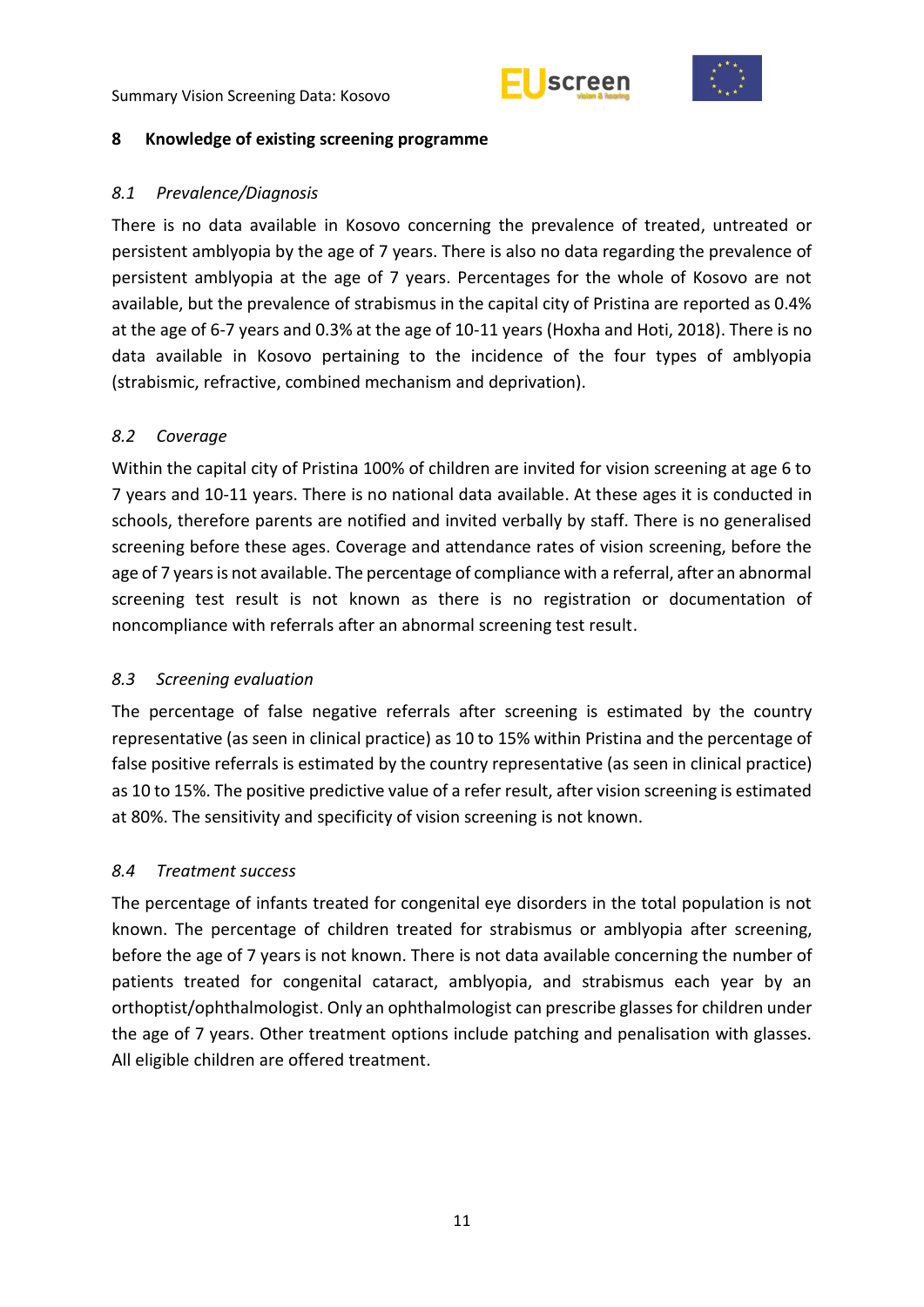



## <span id="page-17-0"></span>**9 Costs of vision screening in children**

## <span id="page-17-1"></span>*9.1 Cost of vision screening*

No data available.

# <span id="page-17-2"></span>*9.2 Cost of treatment for amblyopia*

The estimated costs for treatment of typical patients with refractive amblyopia and strabismic amblyopia, including follow-up:

- Ophthalmologists visit: in primary care and general public hospitals this is free of charge for the patient. The cost to the government is not known. In a private clinic this is 20 Euros, with 3 visits needed, per year
- Cost of patches: 10 Euros per packet
- Cost of glasses: 30 Euros for lens without the frame.

# <span id="page-17-3"></span>*9.3 Cost of Treatment for strabismus*

The estimated costs for strabismus surgery, including follow-up:

- Surgery in public general hospitals is free of charge for the patient. The cost to the government is not known.
- Surgery in private clinics cost around 800 Euros. Subsequent to surgery, 5 visits are needed, if in a public general hospital: Free of charge; private clinic: 20 Euros per visit.

# <span id="page-17-4"></span>*9.4 Cost of treatment for cataract*

The estimated costs for congenital cataract surgery, including follow-up of deprivation amblyopia:

- Public general hospital: Free of charge for the patient. The cost to the government is not known, but the patient/parent must buy the intraocular themselves, which would cost around 150 Euros.
- Private clinic: Approximately 1000 Euros. After the surgery 10 visits are needed (Public general hospital: Free of charge; Private clinic: 20 Euros per visit)

There is no financial reward for parents when children attend vision screening, no penalty for parents when children do not attend vision screening and vision screening is not obligatory for parents and children.